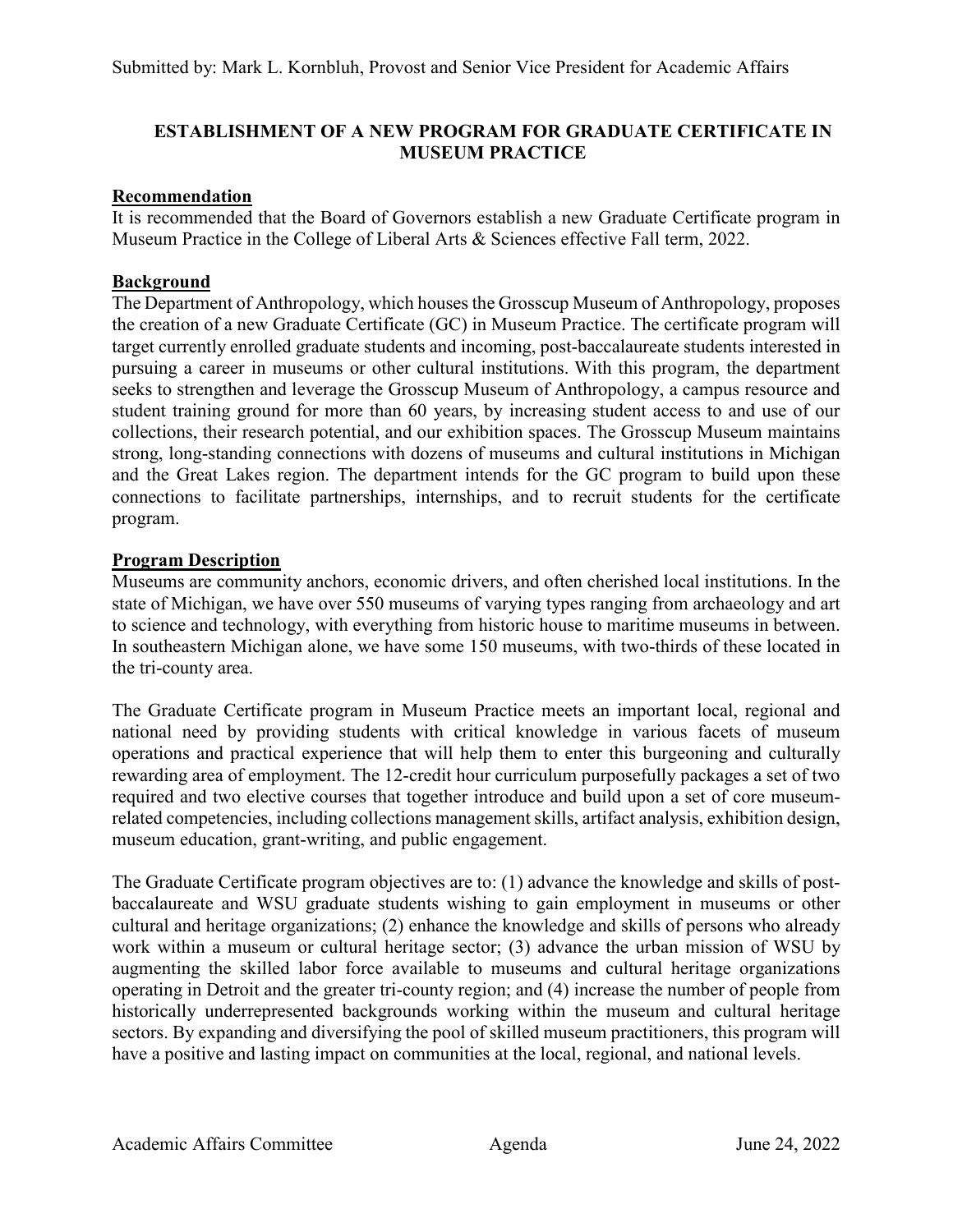To ensure the viability of the certificate program, the Department will maintain and grow existing strong relationships with our Detroit-area neighbors and stakeholders. The College of Liberal Arts & Sciences (CLAS) already has formal internship arrangements in place with neighboring cultural institutions, and students in these internships can opt to receive additional training towards this important professional credential. The certificate program will also tap into the strong cadre of Anthropology alumni working in cultural and heritage sectors to network and place our students.

#### **Admission Requirements**

Eligibility for admission to the Graduate Certificate program in Museum Practice is limited to those holding a bachelor's degree from an accredited educational institution, or those who are actively pursuing a master's or doctoral degree at Wayne State University. Admission to this program is contingent upon admission to the Graduate School. To be considered for regular admission:

- 1. Applicants must submit a resumé or curriculum vitae, a personal statement describing their reasons for pursuing the Graduate Certificate and their career plans or goals, and transcripts of previous work.
- **2.** Applicants holding bachelor's degrees must have earned a 3.0 undergraduate GPA, and applicants holding previous graduate degrees must have a 3.0 graduate GPA.

## **Curriculum Requirements**

Students must complete 12 graduate-level credits including (1) two required courses: ANT 5600- Museum Studies and ANT 7422-Museum Practicum; and (2) two elective courses from a list of options in Anthropology and allied fields, one of which must be at the 7000-level. Electives are bundled to create tracks in five essential areas of museum practice: Object Research & Curation, Collections Management, Exhibit Design, Museum Development, and Museum Education.

## **Graduation Requirements**

All coursework must be completed in accordance with the WSU Graduate School and the regulations governing graduate scholarship and degrees. Students must maintain a 3.0 GPA and complete requirements within three years of admission.

## **Program Administration**

The Graduate Certificate will be housed in the Anthropology Department in the College of Liberal Arts and Sciences. Specific administrative tasks will be overseen by a standing Anthropology Museum Committee together with the Grosscup Museum Director and a graduate certificate program coordinator. The program coordinator will manage marketing and recruitment, admissions, advising, annual evaluations of student progress, and program assessment.

## **Federal Student Aid Eligibility**

The program is not seeking Title IV federal student aid eligibility. Students seeking the certificate will need to self-fund.